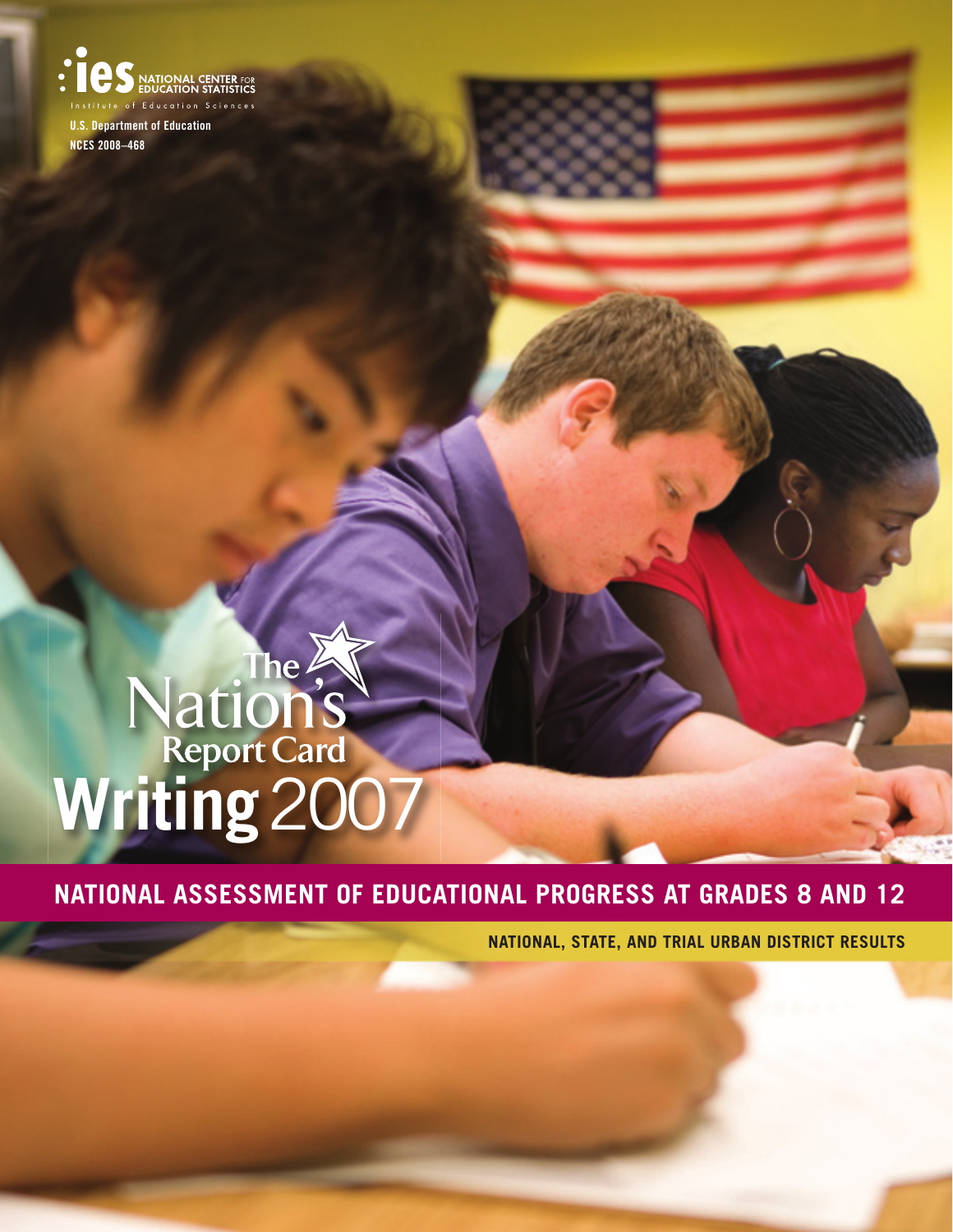#### **CONTENTS**

| Executive Summary2                          |  |
|---------------------------------------------|--|
| <b>Overview of the Writing Assessment 4</b> |  |
| Reporting NAEP Results 6                    |  |
|                                             |  |
| State Performance 14                        |  |
| Urban District Results 20                   |  |
| 12th Grade36                                |  |
| Technical Notes 50                          |  |
| Appendix Tables 52                          |  |

# What is The Nation's Report Card™?

The Nation's Report Card™ informs the public about the academic achievement of elementary and secondary students in the United States. Report cards communicate the findings of the National Assessment of Educational Progress (NAEP), a continuing and nationally representative measure of achievement in various subjects over time.

For over three decades, NAEP assessments have been conducted periodically in reading, mathematics, science, writing, U.S. history, civics, geography, and other subjects. By collecting and reporting information on student performance at the national, state, and local levels, NAEP is an integral part of our nation's evaluation of the condition and progress of education. Only information related to academic achievement and relevant variables is collected. The privacy of individual students and their families is protected, and the identities of participating schools are not released.

NAEP is a congressionally authorized project of the National Center for Education Statistics (NCES) within the Institute of Education Sciences of the U.S. Department of Education. The Commissioner of Education Statistics is responsible for carrying out the NAEP project. The National Assessment Governing Board oversees and sets policy for NAEP.

# Executive Summary

The writing skills of eighth- and twelfthgraders improved in 2007 compared to earlier assessment years, with gains across many student groups.

Nationally representative samples of more than 165,000 eighth- and twelfth-graders participated in the 2007 National Assessment of Educational Progress (NAEP) writing assessment (the assessment was not administered at grade 4 in 2007). Each student responded to 2 out of 20 possible writing tasks intended to measure one of three purposes for writing: narrative, informative, or persuasive.

Results are presented nationally for both eighth- and twelfthgraders, and in participating states and urban districts only for eighth-graders. Comparing the results of the 2007 writing assessment to results from previous years shows the progress eighth- and twelfth-graders are making in improving writing skills.

## **Scores increase in 2007 for both eighth- and twelfth-graders nationally**

Average writing scores were higher in 2007 than in previous assessments in 2002 and 1998. Increases were also seen since 2002 in percentages of students performing at or above the *Basic* achievement level but not at or above *Proficient*.

#### **At grade 8 in 2007**

- The average writing score was 3 points higher than in 2002 and 6 points higher than in 1998.
- The percentage of students performing at or above the *Basic* level increased from 85 percent in 2002 to 88 percent and was also higher than in 1998.
- The percentage of students performing at or above the *Proficient* level was higher than in 1998 but showed no significant change since 2002.

#### **At grade 12 in 2007**

- The average writing score was 5 points higher than in 2002 and 3 points higher than in 1998.
- The percentage of students performing at or above the *Basic* level increased from 74 percent in 2002 to 82 percent and was also higher than in 1998.
- The percentage of students performing at or above the *Proficient* level was higher than in 1998 but showed no **EXECUTE ATION'S REPORT CARD** SIGNIFICANT STRUCTURE SIGNIFICANT SIGNIFICANT CHANGE SINCE 2002.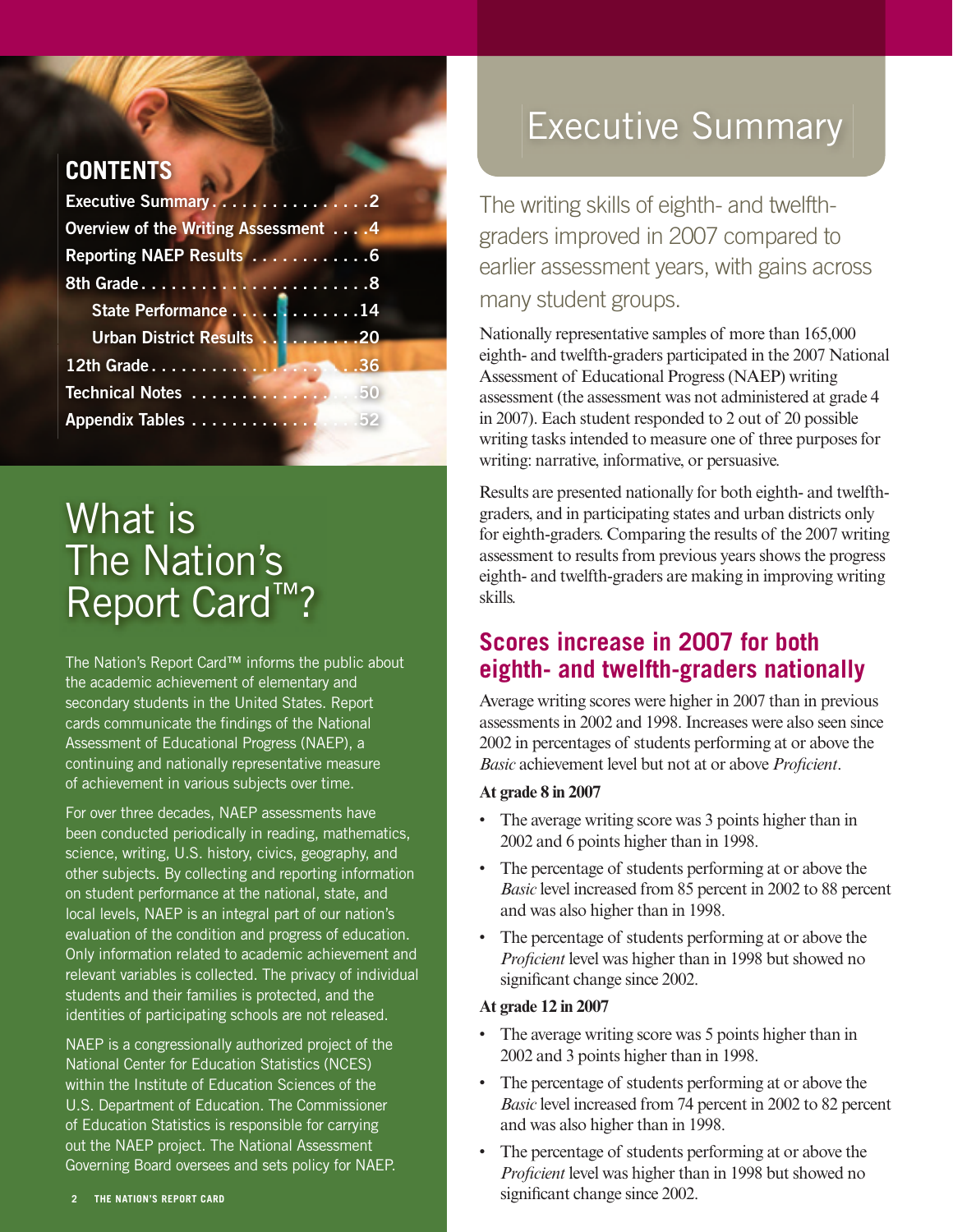## **Most racial/ethnic groups gain**

As shown in the chart below, average writing scores increased since 2002 for White, Black, and Asian/Pacific Islander students at both grades. The average score for Hispanic eighth-graders was higher in 2007 than in both previous assessments, while there was no significant change for Hispanic students at grade 12.

#### **Some racial/ethnic and gender gaps are closing**

Gains for minority students and male students have contributed to the narrowing of some gaps. At grade 8, the 6-point increase in the average score for Black students from 2002 to 2007 contributed to a smaller gap between White and Black students than in both previous assessments.

At grade 12, an 8-point increase for male students since 2002 contributed to a narrowing of the male – female gap in comparison to 2002, but there was no significant change in comparison to the gap in 1998.

| <b>Student groups</b>             | Grade 8<br><b>Since 1998</b><br><b>Since 2002</b> |                   | Grade 12<br><b>Since 1998</b><br><b>Since 2002</b> |                   |
|-----------------------------------|---------------------------------------------------|-------------------|----------------------------------------------------|-------------------|
| <b>Overall</b>                    | ↑                                                 | ↑                 | ↑                                                  |                   |
| White                             | ↑                                                 | ↑                 | ↑                                                  |                   |
| Black                             | ↑                                                 | ↑                 | $\leftrightarrow$                                  |                   |
| Hispanic                          | ↑                                                 | ↑                 | $\leftrightarrow$                                  | $\leftrightarrow$ |
| Asian/Pacific<br>Islander         | $\leftrightarrow$                                 | ↑                 | $\leftrightarrow$                                  | ↑                 |
| American Indian/<br>Alaska Native | $\leftrightarrow$                                 | $\leftrightarrow$ | $\leftrightarrow$                                  | ţ                 |
| Male                              | ↑                                                 | ↑                 | ↑                                                  | ↑                 |
| Female                            | ↑                                                 |                   | ↑                                                  | $\leftrightarrow$ |
| Gaps                              |                                                   |                   |                                                    |                   |
| White - Black                     | ↓                                                 | ↓                 | $\leftrightarrow$                                  | $\leftrightarrow$ |
| White – Hispanic                  | $\leftrightarrow$                                 | $\leftrightarrow$ | $\leftrightarrow$                                  | $\leftrightarrow$ |
| Female - Male                     | $\leftrightarrow$                                 | $\leftrightarrow$ | $\leftrightarrow$                                  | ↓                 |

 $\uparrow$  Indicates the score was higher or the gap increased in 2007.

 $\downarrow$  Indicates the score was lower or the gap decreased in 2007.

 $\leftrightarrow$  Indicates there was no significant change in the score or the gap in 2007.

‡ Reporting standards not met. Sample size is insufficient to permit a reliable estimate.

These and other results can be found at http://nationsreportcard.gov.

#### **Some states gain at grade 8**



<sup>1</sup> Department of Defense Education Activity (overseas and domestic schools).

#### **Of the 39 states and jurisdictions that participated in both 2002 and 2007, average writing scores for eighth-graders in**

- 19 states and Department of Defense schools increased,
- 1 state decreased, and
- 18 states showed no significant change.
- Twelve states and the District of Columbia did not participate or did not meet the minimum participation guidelines for reporting.

## **Urban districts gain**

As shown in the chart to the right, eighth-graders in three of the four districts that participated in both the 2002 and 2007 NAEP writing Trial Urban District Assessments (TUDA) improved. When

| <b>District</b> | <b>Since 2002</b> |
|-----------------|-------------------|
| Atlanta         |                   |
| Chicago         |                   |
| Houston         | $\leftrightarrow$ |
| Los Angeles     |                   |

compared to their home states, Atlanta and Los Angeles made greater gains since 2002.

While scores in 9 of the 10 participating urban districts were lower than the average score for eighth-graders in the nation, when comparing results for only lower-income students, scores in six districts were not significantly different from the nation. Lower-income students in Boston and New York City scored higher on average than their peers in large central cities (i.e., cities with populations of 250,000 or more).

Among the 10 districts that participated in 2007, the average writing score for eighth-graders in Charlotte was higher than the score for public school students in large central cities. Also in comparison to large central cities, scores for students in Cleveland and Los Angeles were lower, and scores in the remaining seven districts were not significantly different.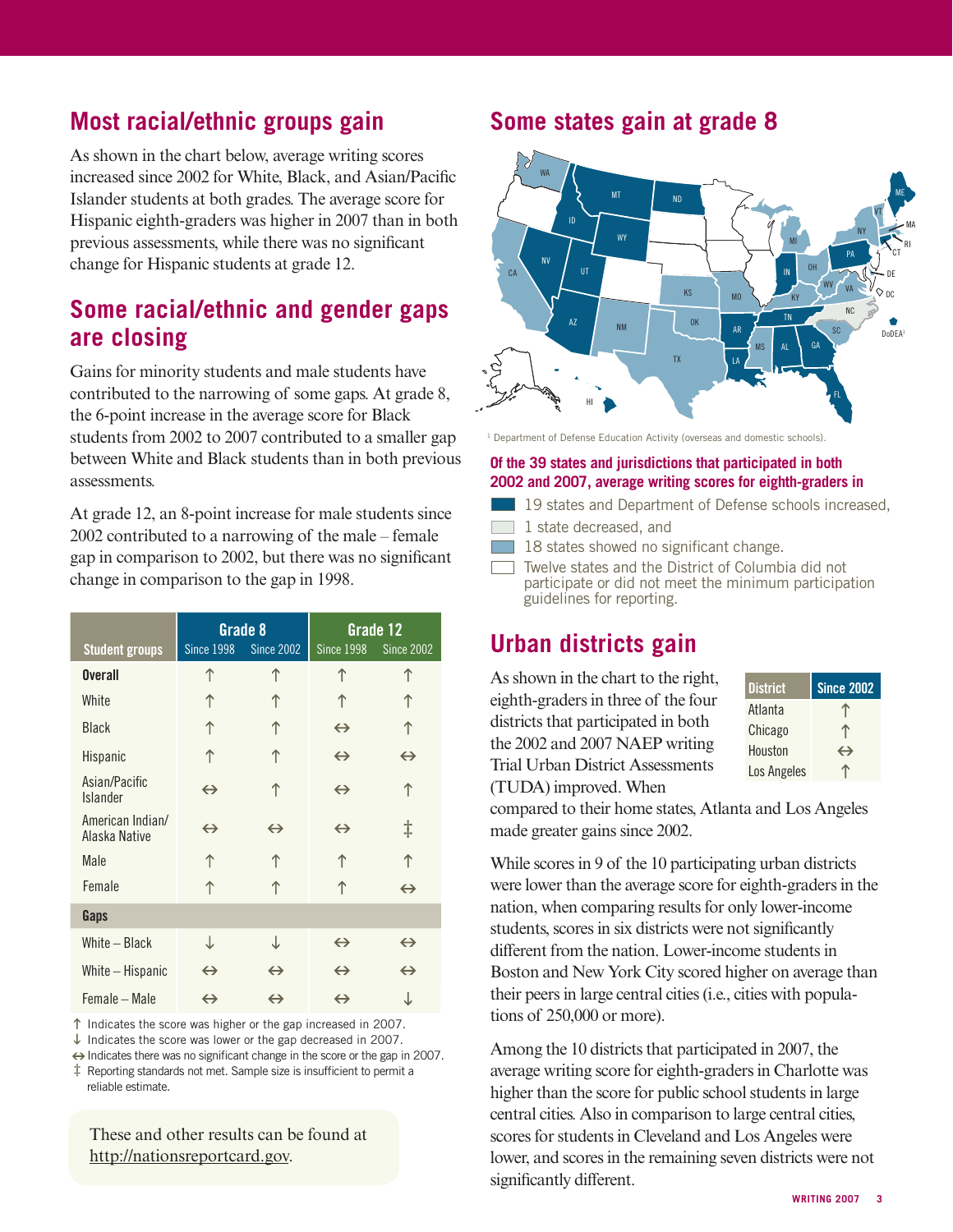# Overview of the Writing Assessment

The NAEP writing assessment measures writing skill by asking students to write essays and stories for a variety of audiences. In this way, the assessment collects important information on students' writing ability and offers a broad picture of how well our nation's students can explain, persuade, and describe using written words.

## **The Writing Framework**

The NAEP writing framework serves as the blueprint for the writing assessment. Developed under the guidance of the National Assessment Governing Board, the framework represents ideas from a wide range of organizations that are part of writing education, including writing experts, school administrators, policymakers, teachers, parents, and others.

Informed by writing research and theory, the NAEP writing framework emphasizes that good writers can communicate effectively in a variety of styles. In addition, effective writing requires a thoughtful approach that includes composing and revising.

The framework specifies that students' writing skills be measured by asking students to write for different purposes and audiences. Tasks on the assessment require students to inform, to persuade, and to tell

stories—real or imagined—and to do so for a range of audiences, among them teachers, newspaper editors, potential employers, and peers.

The current NAEP writing framework was first used to guide the development of the 1998 assessment at grades 4, 8, and 12 and has continued to be used through 2007. (A new framework will be used for the 2011 NAEP writing assessment.) Updates to the framework have provided more detail about the kinds of writing tasks to include in the assessment but have not changed the content, allowing students' performance in 2007 to be compared with previous years. While grade 4 was not assessed in 2007, fourth-graders were assessed in previous years and may be assessed again in the future.

For more information on the framework, visit [http://www.nagb.org.](/transfer.asp?location=www.nagb.org)

#### **PURPOSE FOR WRITING**

**Narrative**—Narrative writing encourages writers to incorporate their imagination and creativity in the production of stories and personal essays. At its best, narrative writing fosters imagination, creativity, and speculation by allowing writers to express their thoughts and to analyze and understand actions and emotions.

**Informative**—In informative writing, the writer provides the reader with information. This type of writing is used to share knowledge and to convey messages, instructions, and ideas. When used as a means of exploration, informative writing helps both the writer and the reader to learn new ideas and to reexamine old conclusions.

**Persuasive**—Persuasive writing seeks to persuade the reader to take action or bring about change. This type of writing involves a clear awareness of what arguments might most affect the audience being addressed. Writing persuasively also requires the use of such skills as analysis, inference, synthesis, and evaluation.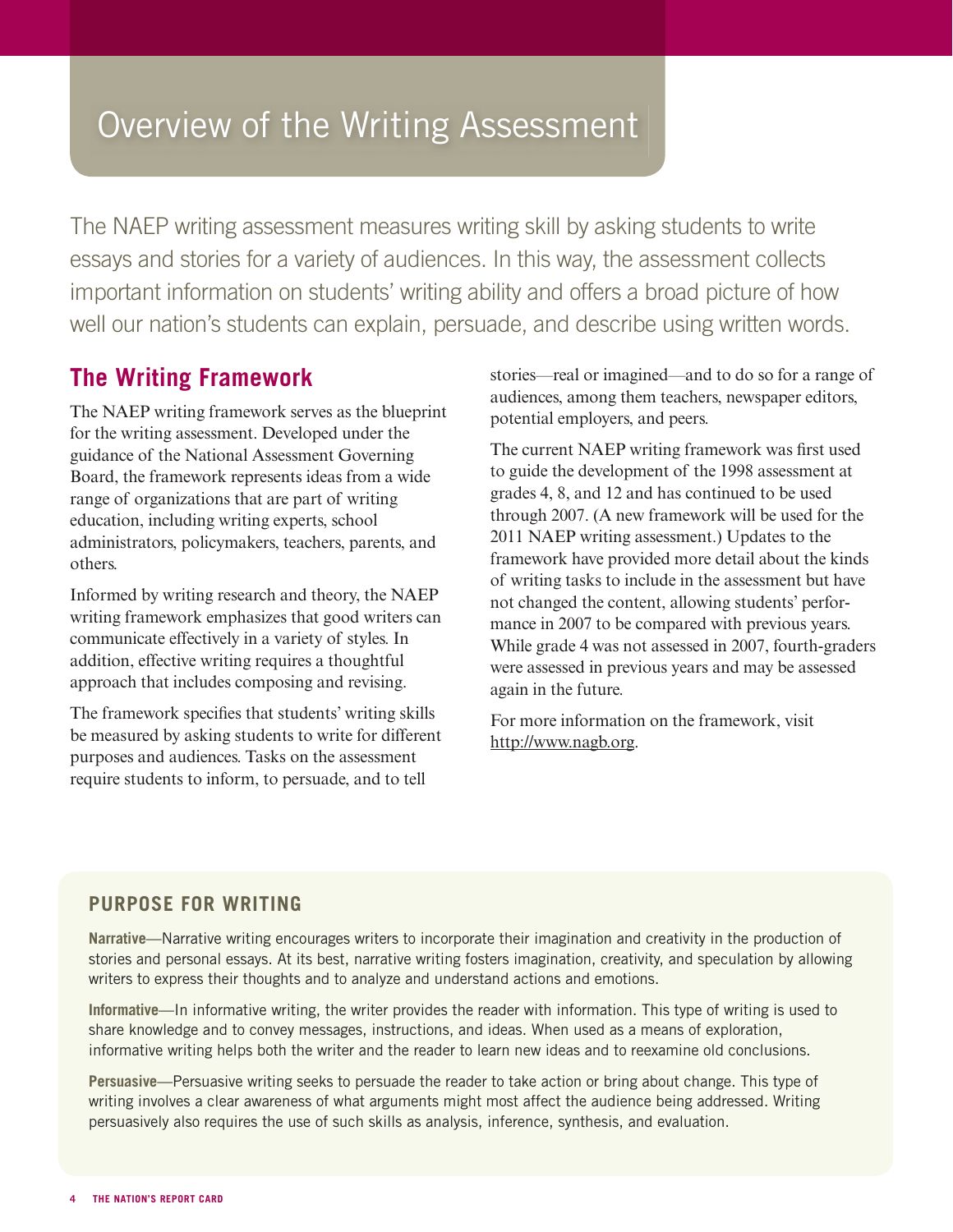## **Assessment Design**

The 2007 writing assessment consisted of 20 writing tasks at each grade. To minimize the burden on any one student, each student took only a portion of the assessment, consisting of two 25-minute sections. Each section featured one writing task intended to measure one of the three purposes for writing. The writing tasks incorporated a variety of stimuli to elicit students' writing, including photographs, cartoons, newspaper articles, letters, poems, or literary excerpts. Examples of students' responses are included in this report.

Students had the opportunity to write in a variety of forms, such as essays, letters, and stories. Space was provided in each test booklet section to enable students who chose to do so to engage in prewriting activities. Students were also given a writing brochure that presented them with ideas about how to plan their writing and review what they wrote. They were encouraged to use this in the process of responding to each writing task. While the same general ideas were presented in the brochures for both grades 8 and 12, the wording varied slightly for each grade. Copies of the brochures given to eighth- and twelfth-graders are provided in each grade section of this report.

The emphasis on each purpose for writing varied from grade to grade to match the differing levels of student development and instructional focus. As shown in

table 1, the targeted percentage of assessment time gave comparable weight to all three purposes at grade 8 and stressed informative and persuasive writing at grade 12.

## **Scoring Students' Writing**

Students' written responses were evaluated according to scoring guide criteria describing six performance ratings: Excellent, Skillful, Sufficient, Uneven, Insufficient, and Unsatisfactory. Specific scoring guides were developed for narrative, informative, and persuasive writing at each grade. Recognizing that a national standardized writing assessment such as NAEP constrains students' opportunities to plan and revise, responses to assessment tasks were viewed as first drafts and not as polished pieces of writing. Only the students' completed responses were considered in the rating process; scorers did not see students' planning pages.

Table 1. Target percentage of assessment time in NAEP writing, by grade and purpose for writing: 2007

| <b>Purpose for writing</b> | Grade 8 | Grade 12 |
|----------------------------|---------|----------|
| <b>Narrative</b>           | 33%     | 25%      |
| <b>Informative</b>         | 33%     | 35%      |
| <b>Persuasive</b>          | 33%     | 40%      |

NOTE: Detail may not sum to totals because of rounding.

SOURCE: U.S. Department of Education, National Assessment Governing Board, Writing Framework and Specifications for the 2007 National Assessment of Educational Progress, 2006.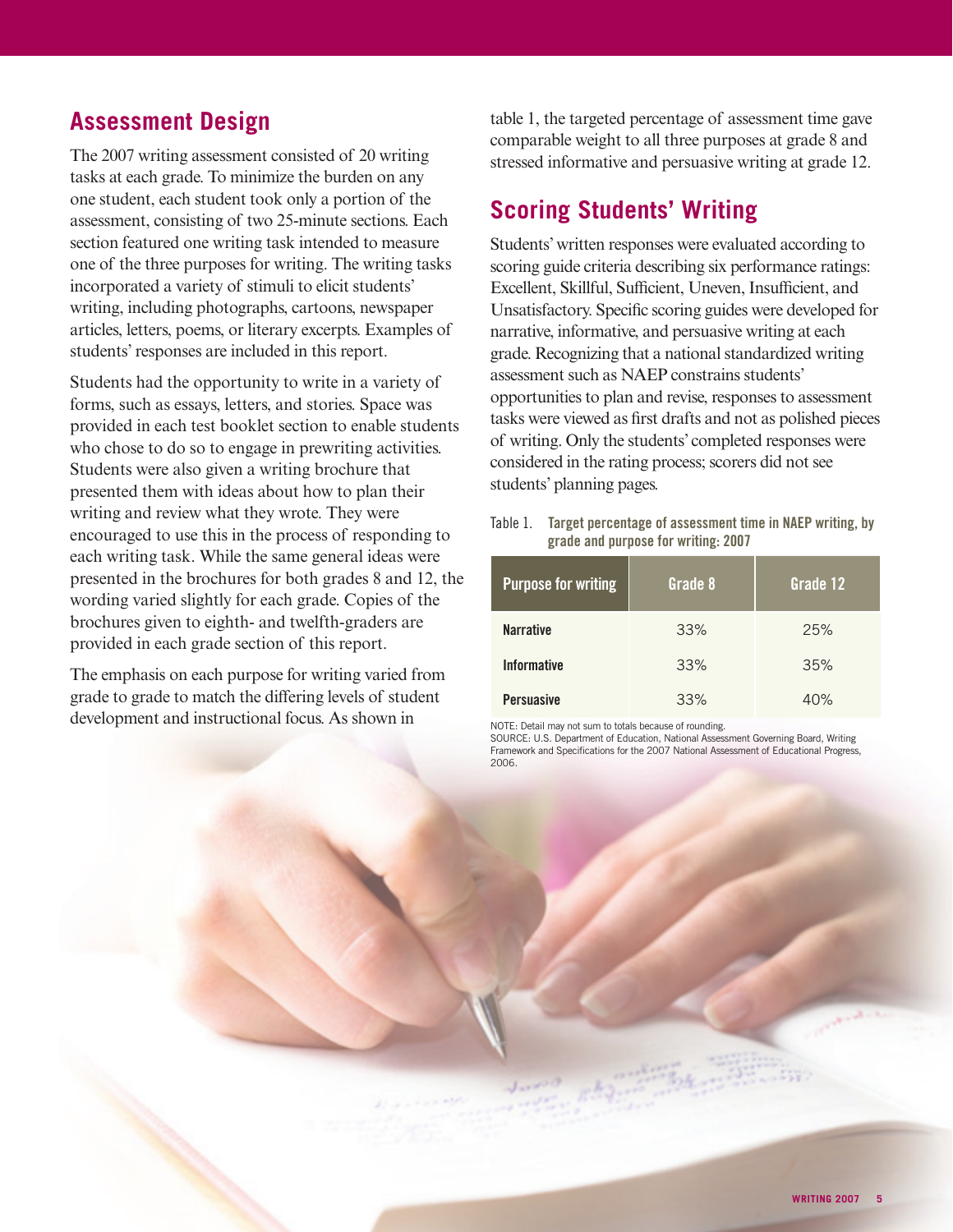# Reporting NAEP Results

The students selected to take the NAEP writing assessment represent all eighthand twelfth-grade students across the U.S. Students who participate in NAEP play an important role by providing information on academic achievement in our nation's schools. NAEP data can only be obtained with the cooperation of schools, teachers, and students nationwide.

Representative samples of schools and students at grades 8 and 12 participated in the 2007 NAEP writing assessment (table 2). The national results reflect the performance of all eighth- and twelfth-graders in public, private, Bureau of Indian Education, and Department of Defense schools. The numbers of schools and students participating at grade 8 were larger than at grade 12 in order to report results for individual states and 10 urban districts. The state and urban district results reflect the performance of eighthgraders in public schools only.

#### Table 2. Number of participating schools and students in NAEP writing assessment, by grade: 2007

| Grade    | <b>Schools</b> | <b>Students</b> |
|----------|----------------|-----------------|
| Grade 8  | 6.810          | 139,900         |
| Grade 12 | 660            | 27,900          |

NOTE: The numbers of schools are rounded to the nearest ten, and the numbers of students are rounded to the nearest hundred.

SOURCE: U.S. Department of Education, Institute of Education Sciences, National Center for Education Statistics, National Assessment of Educational Progress (NAEP), 2007 Writing Assessment.

#### **Scale Scores**

NAEP writing results are reported on a 0–300 scale. Because NAEP scales are developed independently for each subject, average scores cannot be compared across subjects even when the scale has the same range. Although the writing scale score ranges are identical for both grades 8 and 12, they were derived independently, and therefore, scores cannot be compared across grades. For example, the average score of 156 at grade 8 does not denote higher performance than the score of 153 at grade 12.

In addition to reporting an overall writing score for each grade, scores are reported at five percentiles to show trends in results for students performing at lower (10th

and 25th percentiles), middle (50th percentile), and higher (75th and 90th percentiles) levels.

#### **Achievement Levels**

Based on recommendations from educators and members of the general public, the Governing Board sets specific achievement levels for each subject area and grade. Achievement levels are performance standards showing what students should know and be able to do. They provide another perspective with which to interpret student performance. NAEP results are reported as percentages of students performing at or above the *Basic* and *Proficient* levels and at the *Advanced* level.

States may define their assessment standards differently than NAEP. For example, a state's proficient achievement level may be the standard for promotion to the next grade, while NAEP defines the *Proficient* level as competency over challenging subject matter.

As provided by law, NCES, upon review of congressionally mandated evaluations of NAEP, has determined that achievement levels are to be used on

#### **NAEP ACHIEVEMENT LEVELS**

**BASIC** denotes partial mastery of prerequisite knowledge and skills that are fundamental for proficient work at a given grade.

**PROFICIENT** represents solid academic performance. Students reaching this level have demonstrated competency over challenging subject matter.

**ADVANCED** represents superior performance.